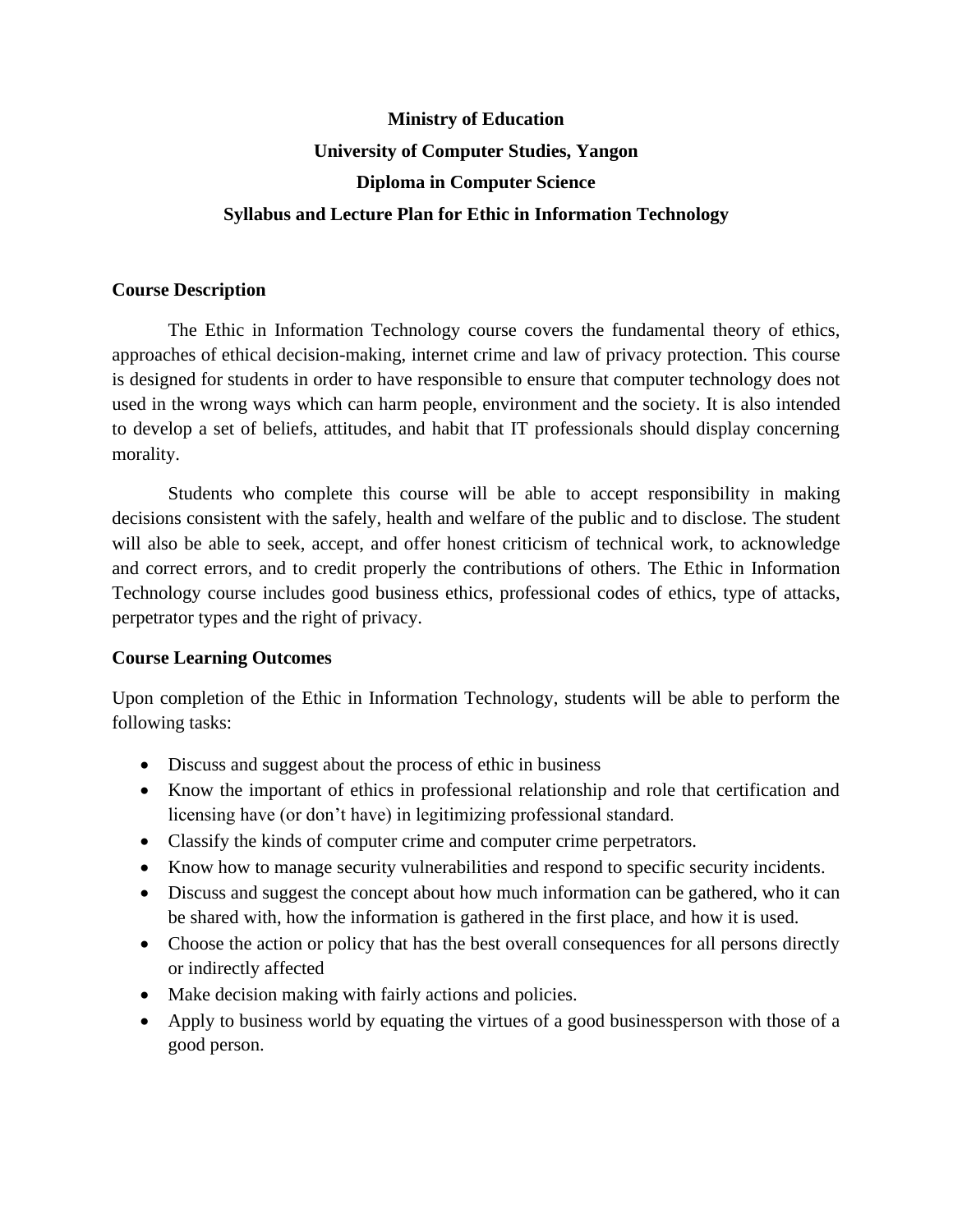### **Course Outline**

- 1. An Overview of Ethics: Introduction to ethics, ethics in business, and the relevance of the discussion of ethics to information technology. Some philosophical approaches to ethical decision-making are discussed and suggested.
- 2. Ethics for IT Professionals and IT Users: The important of ethics to an IT professional in their professional relationships and role.
- 3. Computer and Internet Crime: The types of ethical decision IT professionals must make , and the business needs that must be balanced, in dealing with security issues.
- 4. Privacy: The issue of privacy and the effect that the use of information technology has on privacy rights.
- 5. Utilitarianism: Ethical decision-making states a choice between alternative actions or social policies.
- 6. Kantian Ethics : Ethical theories states that action are moral or immoral because of nature not because of consequences
- 7. An Ethic of Justice: ethical decision-making focuses on how fairly actions and policies distribute benefits and burdens among those affected by the decision.
- 8. Virtue Ethics: Ethical decision-making focuses on how to behave and how to think about relationships in daily life.

### **Course Resources**

- Ethics in Information Technology by George Reynolds
- Fundamental of Ethical Theories by Karen Lieberman, Bruce Nissen  $(2<sup>nd</sup> Edition)$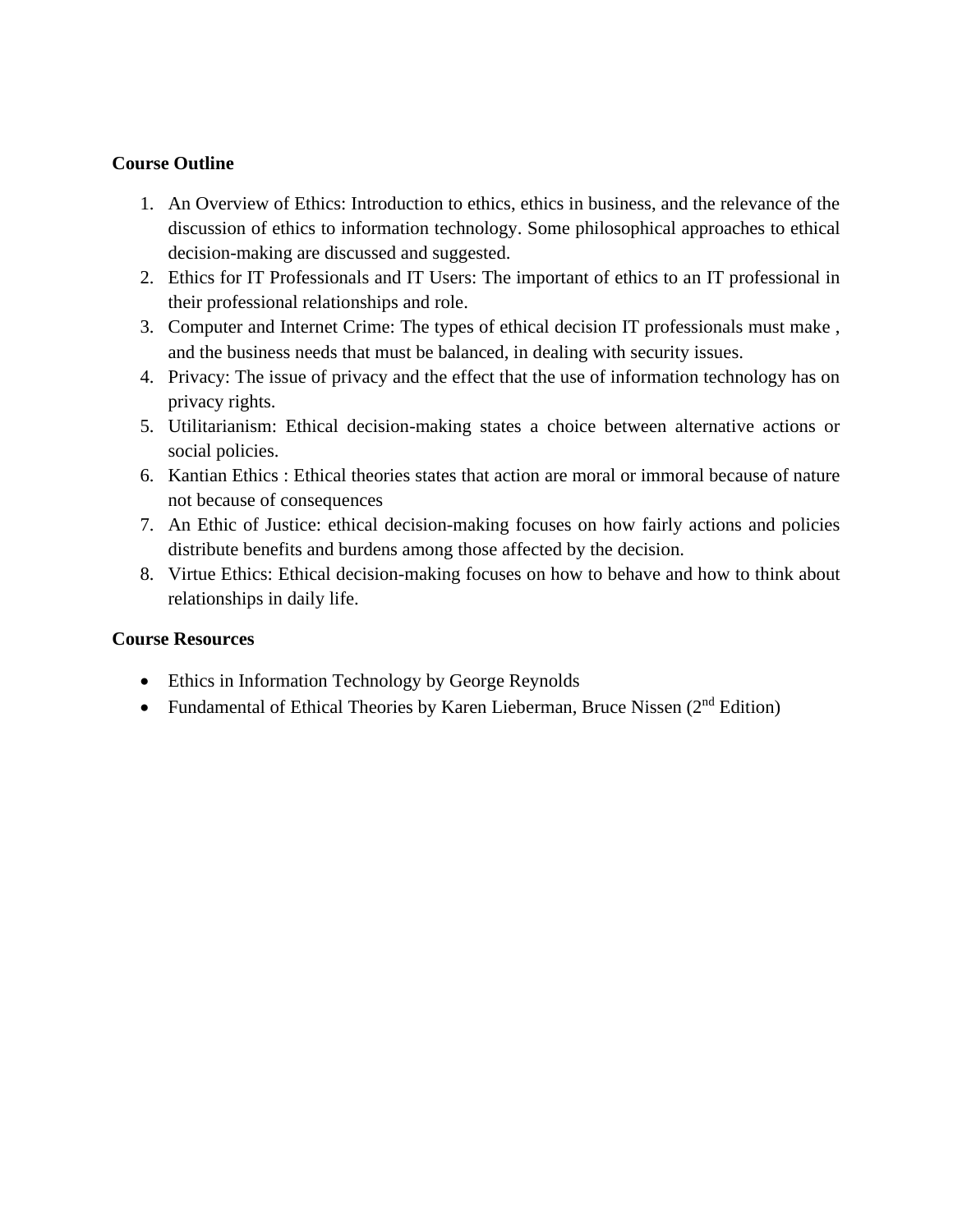### **Assessments**

Class Attendance 10%

Quiz 20%

Assignment 20%

Final Exam 50%

### **Instructor**

Dr. Khaing Htet Win

[Khainghtetwin86@ucsy.edu.mm](mailto:Khainghtetwin86@ucsy.edu.mm)

+95997307386

Faculty of Computer System and Technologies

University of Computer Studies, Yangon

## **Lecture Plan**

| Unit | <b>Course Title</b>                                 | Learning       | Learning        | Assessment   |
|------|-----------------------------------------------------|----------------|-----------------|--------------|
|      |                                                     | Hours          | Strategy        |              |
| 1    | An Overview of Ethics                               | 3              | $\&$<br>Lecture | Quiz<br>$\&$ |
|      | What are Ethics?                                    |                | Discussion      | Assignment   |
|      | Ethics In The Business World                        |                |                 |              |
|      | Ethics in Information Technology<br>٠               |                |                 |              |
| 2    | Ethics for IT Professionals and IT Users            | 5              | $\&$<br>Lecture | $\&$<br>Quiz |
|      | <b>IT Professionals</b>                             |                | Discussion      | Assignment   |
|      | The Ethical Behavior of IT Professionals            |                |                 |              |
|      | IT Users                                            |                |                 |              |
| 3    | Computer and Internet Crime                         | $\overline{4}$ | $\&$<br>Lecture | Quiz<br>$\&$ |
|      | Security Incidents:<br>Worsening<br>IT<br>$\bullet$ |                | Discussion      | Assignment   |
|      | Problem                                             |                |                 |              |
|      | Reducing Vulnerabilities                            |                |                 |              |